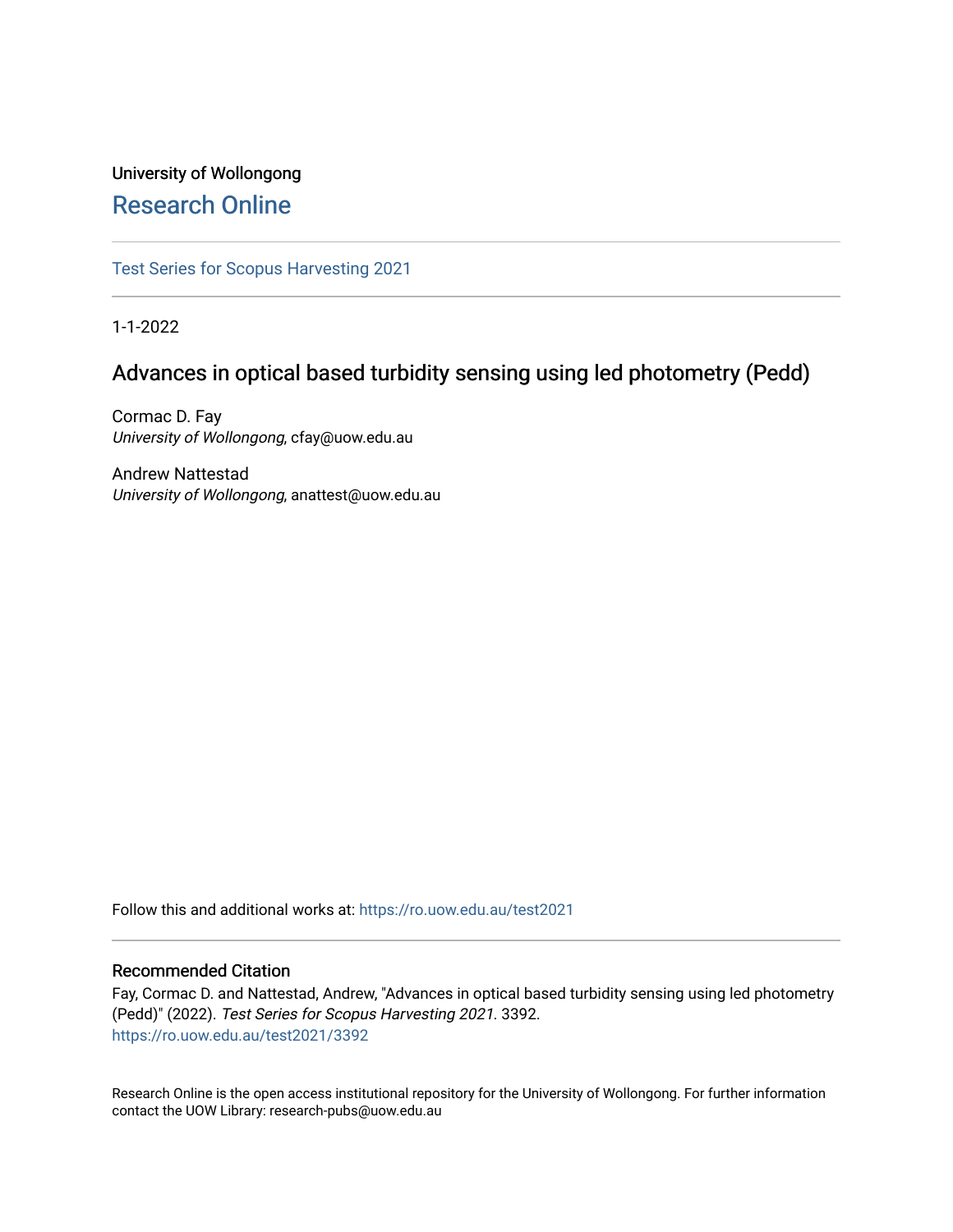# Advances in optical based turbidity sensing using led photometry (Pedd)

# **Abstract**

Turbidity is one of the primary metrics to determine water quality in terms of health and environmental concerns, however analysis typically takes place in centralized facilities, with samples periodically collected and transported there. Large scale autonomous deployments (WSNs) are impeded by both initial and per measurement costs. In this study we employ a Paired Emitter-Detector Diode (PEDD) technique to quantitatively measure turbidity using analytical grade calibration standards. Our PEDD approach compares favorably against more conventional photodiode-LED arrangements in terms of spectral sensitivity, cost, power use, sensitivity, limit of detection, and physical arrangement as per the ISO 7027 turbidity sensing standard. The findings show that the PEDD technique was superior in all aforementioned aspects. It is therefore more ideal for low-cost, low-power, IoT deployed sensors. The significance of these findings can lead to environmental deployments that greatly lower the device and per-measurement costs.

# Keywords

ISO 7027, LOD, Low-cost, Low-power, NTU, PEDD, Photodiode, Quality, Sensitivity, Turbidity, Water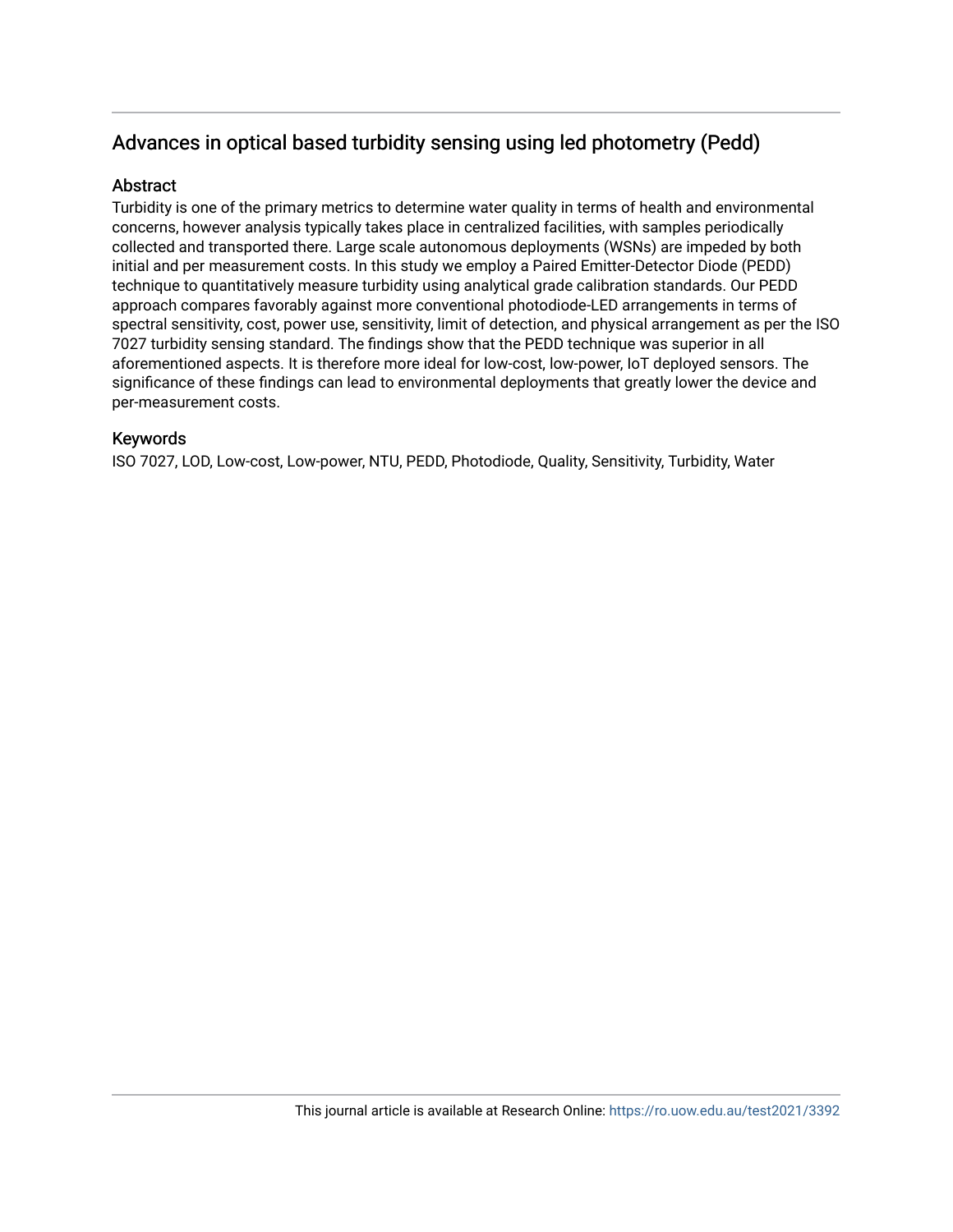



# *Article* **Advances in Optical Based Turbidity Sensing Using LED Photometry (PEDD)**

**Cormac D. Fay 1,[\\*](https://orcid.org/0000-0001-9104-5527) and Andrew Nattestad 2,[3](https://orcid.org/0000-0002-1311-8951)**

- <sup>1</sup> SMART Infrastructure Facility, Engineering and Information Sciences, University of Wollongong, Wollongong, NSW 2522, Australia
- <sup>2</sup> School of Chemistry, Monash University, Clayton, VIC 3800, Australia; anattest@uow.edu.au
- 3 Intelligent Polymer Research Institute, AIIM Facility, University of Wollongong, Wollongong, NSW 2522, Australia
- **\*** Correspondence: cfay@uow.edu.au

**Abstract:** Turbidity is one of the primary metrics to determine water quality in terms of health and environmental concerns, however analysis typically takes place in centralized facilities, with samples periodically collected and transported there. Large scale autonomous deployments (WSNs) are impeded by both initial and per measurement costs. In this study we employ a Paired Emitter-Detector Diode (PEDD) technique to quantitatively measure turbidity using analytical grade calibration standards. Our PEDD approach compares favorably against more conventional photodiode-LED arrangements in terms of spectral sensitivity, cost, power use, sensitivity, limit of detection, and physical arrangement as per the ISO 7027 turbidity sensing standard. The findings show that the PEDD technique was superior in all aforementioned aspects. It is therefore more ideal for low-cost, low-power, IoT deployed sensors. The significance of these findings can lead to environmental deployments that greatly lower the device and per-measurement costs.

**Keywords:** turbidity; NTU; water; quality; PEDD; photodiode; low-power; ISO 7027; sensitivity; LOD; low-cost



**Citation:** Fay, C.D.; Nattestad, A. Advances in Optical Based Turbidity Sensing Using LED Photometry (PEDD). *Sensors* **2022**, *22*, 254. <https://doi.org/10.3390/s22010254>

Academic Editor: Olga Korostynska

Received: 6 December 2021 Accepted: 27 December 2021 Published: 30 December 2021

**Publisher's Note:** MDPI stays neutral with regard to jurisdictional claims in published maps and institutional affiliations.



**Copyright:** © 2021 by the authors. Licensee MDPI, Basel, Switzerland. This article is an open access article distributed under the terms and conditions of the Creative Commons Attribution (CC BY) license [\(https://](https://creativecommons.org/licenses/by/4.0/) [creativecommons.org/licenses/by/](https://creativecommons.org/licenses/by/4.0/)  $4.0/$ 

# **1. Introduction**

Turbidity is a well-established and important measure of water quality, describing the degree of 'cloudiness' caused by suspended particles (colloids) [\[1\]](#page-13-0). In the field of environmental monitoring, increases in turbidity in bodies of water such as rivers or lakes is often evidence of the impact of human activities such as construction, mining or agriculture [\[2](#page-13-1)[,3\]](#page-13-2). Typically stormwater runoff from such sources results in increased concentrations of suspended particles, which can directly absorb sunlight leading to increased water temperatures. Such suspensions can also decrease the amount of light available for sub-surface photosynthetic reactions to take place due to either competitive absorption or reflection. Both the above issues have negative impacts on oxygen content, leading to further impacts on the surrounding ecosystem [\[1\]](#page-13-0).

Quantifying the turbidity of a water source, both in terms of environmental and/or health concerns, is of high importance, with high speed, reliable measurements urgently needed [\[4\]](#page-13-3). At present, batch sampling is typical, with these taken from a restricted number of locations, due to the inherent limitations of manual grab sampling, before being transported to centralised facilities, equipped with sophisticated instrumentation and tested by highly trained personnel [\[5](#page-13-4)[,6\]](#page-13-5). Although this provides high measurement precision and accuracy, it poses limits in terms of scaling and restricts the amount of data that can be obtained regarding temporal and spatial variations [\[5,](#page-13-4)[7\]](#page-13-6). In recent years, some commercial solutions have emerged, capable of performing in situ measurements, such as the OBS501 from Campbell Scientific, ITM-51 from Anderson-Negele, ZWQ-TUB1 from Zeta and EXO3 from YSI. A detailed review of these and others has been provided by Abdulai et al. [\[8\]](#page-13-7). These are, however industrial grade systems, costing ca. >\$10 k per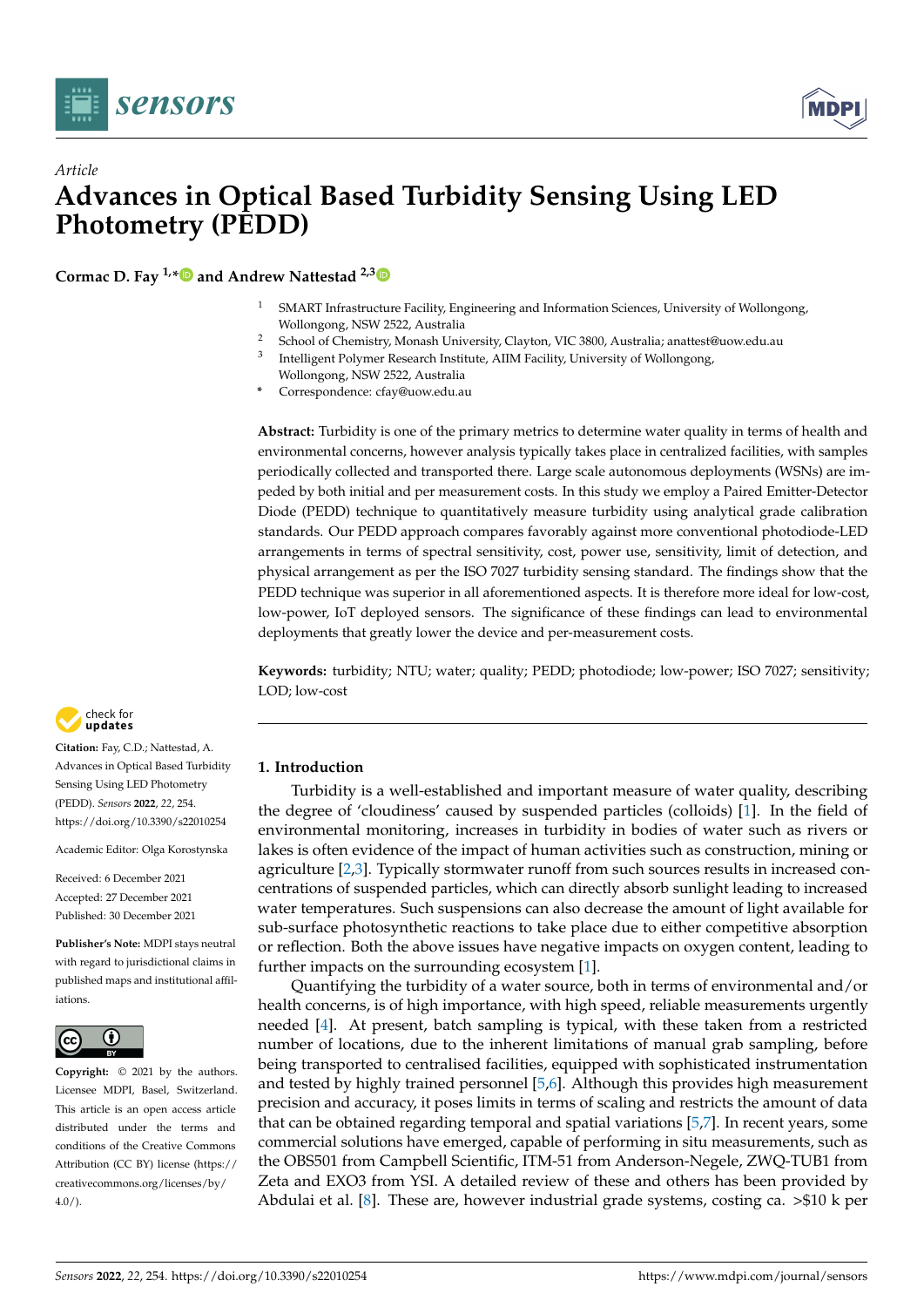unit for the loggers alone, with ad hoc and closed source communications, telemetry, and data access representing additional costs. While robust and offering options for in situ monitoring, the cost-base continues to impede widespread uptake of large scale monitoring programmes and as such the research community continues to investigate low-cost alternatives [\[9–](#page-13-8)[11\]](#page-13-9). According to Popek et al. [\[12\]](#page-13-10) a standard turbidity meter has a typical range of 0–1000 NTU (Nephelometric Turbidity Unit) and an accuracy of  $\pm$ 2–3%. This is supported by ranges reported on governing websites such as the UK Water Quality archive [\(environment.data.gov.uk/water-quality,](environment.data.gov.uk/water-quality) accessed on 5 December 2021) in addition to those reported in the literature  $[13,14]$  $[13,14]$  where a typical range of 0–100 NTU is most likely, but allowing a scope of 0–1000 NTU for detection of events outside the nominal range [\[15,](#page-13-13)[16\]](#page-13-14).

The analysis of Wang et al. [\[14\]](#page-13-12) suggests that low-cost turbidity sensing has only recently become viable due to the use of sensors that are orders of magnitude more lower in cost than the previous commercially available options. As part of their work they examined a low-cost, off-the-shelf, commercially available turbidity sensor (SEN0189, Gravity—designed for white-goods), noting that it suffered from accuracy, sensitivity and power issues, rendering them unsuitable for providing reliable in situ measurements, with this view also supported by Hakim et al. [\[17\]](#page-13-15). In place of the commercially available unit, Wang et al. [\[14\]](#page-13-12) proposed a turbidity sensor based on an LED and photodiode (PD). Similarly, other works using a PD for turbidity sensing have been reported [\[13](#page-13-11)[,18](#page-13-16)[–22\]](#page-13-17). However, the use of an LED as the light detector for turbidity sensing remains unexplored.

For almost five decades, LEDs have been used as light detectors, since first studied by Mims in 1973 [\[23\]](#page-13-18). Due to the lack of sensitivity and low photocurrent [\[24\]](#page-13-19), few individuals implemented LEDs as sensors until in 2004 when Lau et al. [\[25\]](#page-13-20) demonstrated their use as an analytical detector in an unconventional manner. Specifically, they used the inherent capacitance of the diode (typically in the picofarad range) under reverse bias in a charge-discharge process, where the discharge time is proportional to the incident light intensity (assuming the same spectrum) and can be determined using a microcontroller's I/O pin. The term Paired Emitter Detector Diode (PEDD) was coined to describe this operation [\[25,](#page-13-20)[26\]](#page-13-21). Since then, the PEDD approach has been successfully used in analytical sensors in the solution phase (ammonia [\[27\]](#page-13-22), nitrite [\[28\]](#page-13-23), phosphate [\[29\]](#page-13-24)), gas phase (acidic vapor [\[30\]](#page-13-25), carbon dioxide [\[31\]](#page-14-0), oxygen [\[32\]](#page-14-1)), as well as in biological applications (hemoglobin [\[33\]](#page-14-2), sweat constituents [\[34](#page-14-3)[–36\]](#page-14-4), or saliva [\[37\]](#page-14-5)). Despite its success in these other areas, the PEDD technique is almost entirely unexplored for analytical measurement of turbidity.

The study we present here examines the quantitative detection/measurement of turbidity employing the charge/discharge PEDD detection technique and conforming to the ISO 7027 standard [\[38\]](#page-14-6). As discussed above, the standard implementation consists of a photodiode and an LED in the context of low-power deployed sensors. Consequently, the PEDD setup is examined and compared to the PD-LED setup in terms of cost, spectral sensitivity, physical arrangement (transmission and scattering), power use, sensitivity and limits of detection. This takes place under laboratory settings and examines turbidity values in the 0–100 NTU and also in the 0–1000 NTU ranges for reasons discussed previously.

### **2. Materials and Methods**

## *2.1. Materials and Preparation*

Based on reasons noted previously in the literature [\[12,](#page-13-10)[39\]](#page-14-7) as well as from data provided by governing repositories, higher (1000 NTU) and lower (100 NTU) ranges were considered. To directly reflect this, turbidity calibration standards were sourced (TURBP1000 and TURBP100, Sigma Aldrich, Burlington, MA, USA) and used either as purchased or diluted to various concentrations using purified water (Milli Q, Burlington, MA, USA). Both standards were kept refrigerated upon delivery. To prepare the suspensions, the calibration standards were removed from storage (refrigeration) and stirred to ensure that no settling took place while stored and result in homogeneous suspensions. The 1000 and 100 NTU standards were diluted to produce turbidity suspensions (within their respective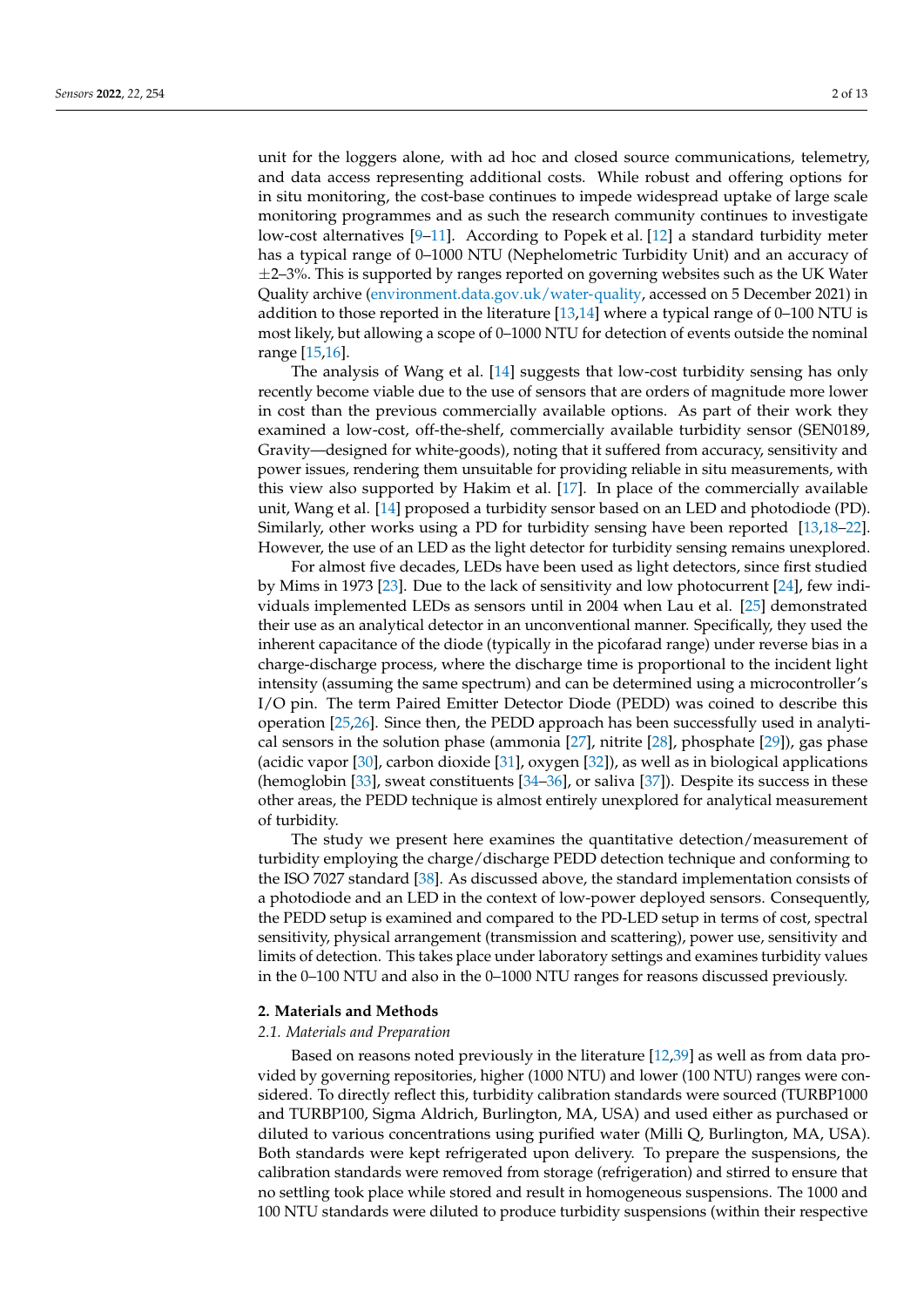range) in steps of 200 and 20 NTU, respectively. These will be denoted henceforth as the high (1000 NTU) and low (100 NTU) concentration ranges.

#### *2.2. Light Components and Spectral Measurements*

Appropriate emitters and detectors were sourced in order to comply with the ISO 7027 turbidity measurement standard [\[38\]](#page-14-6). An OSRAM SFH 4550 (OSRAM Opto Semiconductors, Regensburg, Germany) LED was sourced as an emitter, as it has emission centered at 860 nm (the midpoint of the ISO recommended wavelength range), a high radiant intensity 2000 mW/sr capacity, and a narrow emission angle of  $\pm 3^{\circ}$ . Two Silicon photodiodes (PD) were sourced, SFH 213 and SFH 213 FA (OSRAM Opto Semiconductors), with peak sensitivities in LED emission range (850–900 nm, noting that this is also within the ISO standard). All diodes (LED and PD) had the same packaging size (5 mm T-1 3/4), and the casing of the SFH 213 FA PD was coloured to filter visible light, making it more robust to stray visible light than its SFH 213 FA counterpart.

The PD and LED were characterised as photovoltaic devices with both current-voltage (J-V) sweeps under white light using a Solar Simulator (PV Measurements, Boulder, CO, USA) and External Quantum Efficiency (EQE; QEX10, PV Measurements, Boulder, CO, USA) instruments. EQEs were measured under monochromatic illumination at wavelengths ranging from 300 to 1100 nm, stepped in 10 nm increments and under short circuit conditions. For reference, the emission spectra of the LED was obtained from the manufacturer's datasheet and through the use of open source software (WebPlotDigitizer v4.3, [automeris.io/WebPlotDigitizer,](automeris.io/WebPlotDigitizer) accessed on 5 December 2021) [\[40,](#page-14-8)[41\]](#page-14-9).

### *2.3. Sensing Arrangement*

To reflect the ISO 7027 method of analytical measurements of turbidity [\[38\]](#page-14-6) and for similarities to a spectrophotometer system, disposable, low volume, polystyrene cuvettes of 1 cm path length were sourced (Labtek, 650.200.110). Figure [1](#page-5-0) shows the experimental design, including the use of the in house designed light chamber accommodating the emitter LED, two detector LEDs as well as a photodiode detector with the detector and emitter facing each other and an orthogonal arrangement with the detector and emitter placed orthogonal/normal to each other, again conforming with the ISO standard. Note that a similar approach was used by Lau et al.  $[42]$ . The four  $(4)$  mounting points were designed to firmly hold standard 5 mm emitters or detectors and also to control the light arrangements. The chamber, presented in a grey colour, was fabricated using black PLA on a Flashforge Dreamer FFF 3D printer.

### *2.4. Emitter and Detector Implementation*

Figure [1](#page-5-0) presents the electrical schematic showing the arrangement of the components required for the light emitter and detectors drawn using CAD software (KiCAD, 5.1.7). The emitter LED was issued with two resistors in series. The protective resistor  $(R_p)$  was set at 56 Ω to protect the LED from over-current damage while using a 5 V supply. The variable resistor  $(R_v)$  values are specified in the context of the experimental sections.

In order to transform the response of the PD (in  $\mu$ A) to a signal which can be measured on an ADC channel of a microcontroller (ATMega328P, Arduino Nano), analog conditioning circuitry in the form of a transimpedance amplifier was used (see Figure [1\)](#page-5-0). A large feedback resistance (*R<sup>f</sup>* ) in conjunction with an operational amplifier (Microchip, MCP 6002) was used to amplify the signal.

In the PEDD implementation, the anode of the detector LED was connected to GND and the cathode to one of the microcontroller's standard I/O ports (PD2). The detection procedure follows the initial work on this topic [\[25\]](#page-13-20), which is to say that the I/O was set to output, which charged the detector LED. This was then switched to input mode and the logic level was monitored via a counter over time, with the accumulated value being proportional to the discharge time and therefore the amount of incident light falling onto the LED. In order to bring temporal meaning to the counter, the microcontroller's hardware timer (Timer 0) was used to count the number of microseconds passed when performing a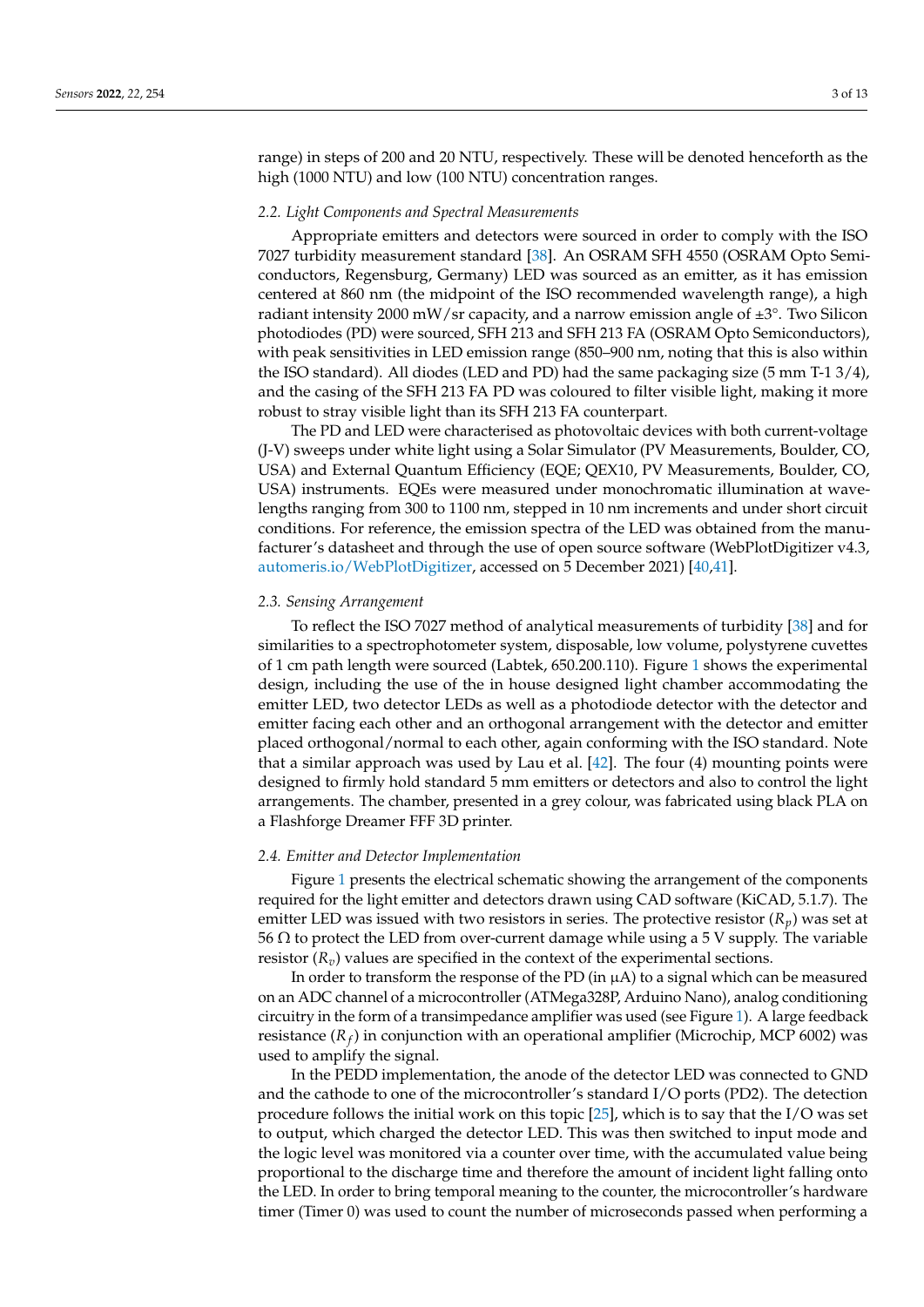measurement. Both the counter value and time per measurement were transmitted to a connected PC and recorded for processing at a later time.

<span id="page-5-0"></span>

**Figure 1.** Chamber and electrical CAD design of the detection system. (**a**) Chamber CAD design and all possible light arrangements for the detector photodiode (PD) and light emitting diode (LED). (**b**) Electrical schematic showing the components and implementation required for the detector LED (**left**), emitter LED (**middle**) and detector photodiode (**right**). *Rp*: Protective resistor. *Rv*: Variable resistor. *R<sup>f</sup>* : Feedback resistor.

# *2.5. Calibration Procedure*

Measurement of the samples took place using the LED-PD and PEDD detector implementations. In both cases, two arrangements (facing and orthogonal to the emitter LED) were investigated for the turbidity standards by placing the detector and emitter as per Figure [1.](#page-5-0) Initially, the maximum and minimum concentrations were used for calibration, being placed in the holder, and *R<sup>v</sup>* was adjusted until the dynamic range of the response matched the measurement range via the respective microcontroller. Table [1](#page-6-0) presents the *R<sup>v</sup>* and op amp feedback resistances of each set of conditions. For the photodiode, the emitter was set at its maximum intensity (Figure [1\)](#page-5-0) and the gain established by varying the feedback resistor (*R<sup>f</sup>* ) on the transimpedance amplifier circuit. For the PEDD implementation, the microcontroller was programmed to measure at its maximum speed and monitored using Timer 0. As a result, the intensity of the emitter LED was varied until the response range lay within the 16-bit measurement software counter.

For the sensing implementations and arrangements, each suspension was measured for 60 s, with data streamed to the connected PC and recorded for later processing. Additionally, each measurement was repeated in triplicate in order to investigate reproducibility.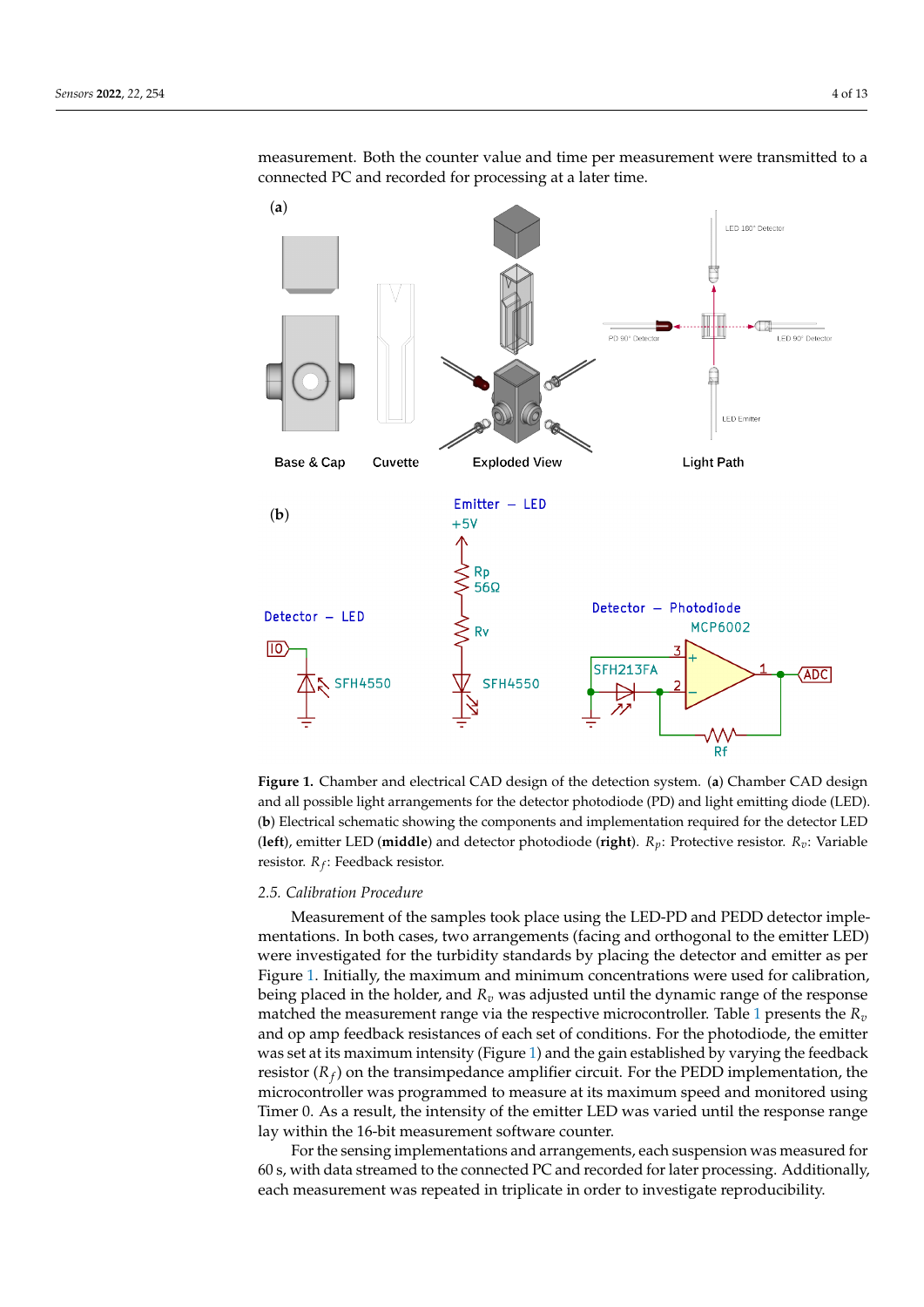| <b>Detector</b> | <b>Arrangement to Emitter</b> | $R_V(\Omega)$ | $R_f(\Omega)$   |
|-----------------|-------------------------------|---------------|-----------------|
| Photodiode      | Facing                        |               | 2.2 k           |
|                 | Orthogonal                    |               | 10 <sub>M</sub> |
| <b>LED</b>      | Facing                        | 56 k          | N/A             |
|                 | Orthogonal                    | 330           | N/A             |

<span id="page-6-0"></span>**Table 1.** Implementation resistor values for each implementation and arrangement thereof.

# **3. Results**

#### *3.1. Spectral Measurements of the Light Detectors*

Figure [2](#page-7-0) presents the EQE responses of the SFH 213 photodiode, SFH 213FA (with visible light filtering lens) and the SFH 4550 LED. This graph also features the sensitivity response of the LED as a detector, where it can be seen that under 860 nm (*λmax* of the emitter) illumination of the photodiodes converts incident light into current  $\sim$ 10 times more efficiently than the LED does. This is further demonstrated with the current-voltage curves shown in the inset of Figure [2](#page-7-0) in terms of a larger photo-current generation for the PDs and lower short circuit current of the LED. This is in line with our expectations and explains why the bulk of the literature continues to use photodiodes, rather than LEDs as light detectors, which is in agreement with earlier discussions [\[24](#page-13-19)[,43\]](#page-14-11). Figure [2](#page-7-0) also presents the normalised response of the LED along with the emission spectra of the excitation LED, which overlaps strongly with the response range of the LEDs being used as detectors. The spectral response of these LEDs is noted to be relatively narrow, ranging from 700–875 nm, contradicting Lau et al. who used LEDs as analytical detectors, stating that "*an LED is sensitive to all wavelengths of light equal to or shorter than the emission wavelength*" [\[25\]](#page-13-20), although it is noted that they did not perform spectral measurements and this was likely an assumption they made. It is also possible that the poor sensitivity at short wavelengths is due to competitive light harvesting by the top contact. As LEDs are not primarily designed to operate as detectors, such factors are unlikely to impact the materials selection choices of LED manufacturers. The LED spectral photo response does, however, agree with Bui et al. [\[44\]](#page-14-12), who observed the sensitivity band and the shift to shorter wavelengths by 40–60 nm when in detection mode, as these are typical Stokes shifts for inorganic semiconductors. The narrow response range ensured that this LED, as a detector, acts as a good band pass filter in the range of the emitter LED's *λmax*, which is particularly important for applications involving uncontrolled lighting conditions such as environmental monitoring in rivers or lakes. Here stray light could lead to erroneous readings such as false positives or negatives in either the orthogonal or facing arrangements.

## *3.2. Photodiode Detector (LED-PD)*

Signals were collected from the PD directly facing the emitter and in the presence of the NTU standards (0–[1](#page-6-0)000 NTU), as per Figure 1 and Table 1 (amplifier:  $R_f = 2.2 \text{ k}\Omega$ ) and are presented in Figure [3a](#page-8-0). It can be seen that a good response is achieved which appears to possess an exponential relationship with the NTU, ( $R^2=0.9995$ ). Initially, it was hoped that this configuration could be used to investigate the lower range (0–100 NTU) to provide higher resolution; however, this was not possible due to responses from the lower range going over scale when the signal gain was increased accordingly (increasing the  $R_f$  on the transimpedance amplifier circuit). This is evident in the inset of Figure [3a](#page-8-0), whereby the responses result in ADC values saturating as the  $R_f$  is increased to 3.3 k $\Omega$  then to 5.6 k $\Omega$ . In order to more accurately measure the lower range, the measuring photodiode was placed in an orthogonal arrangement to the LED, with results of these experiments shown in Figure [3b](#page-8-0). To achieve a more significant change in response, *R<sup>f</sup>* was increased to 10 M $\Omega$ , resulting in a dynamic range upper value close to the top of the measurement scale (5 V). An exponential growth model as fitted ( $R^2=$  0.988), with one data point, for 60 NTU, appeared to be an outlier, and may be attributed to experimental error. Regardless, this exponential trend highlights that the lower range results in a better response in the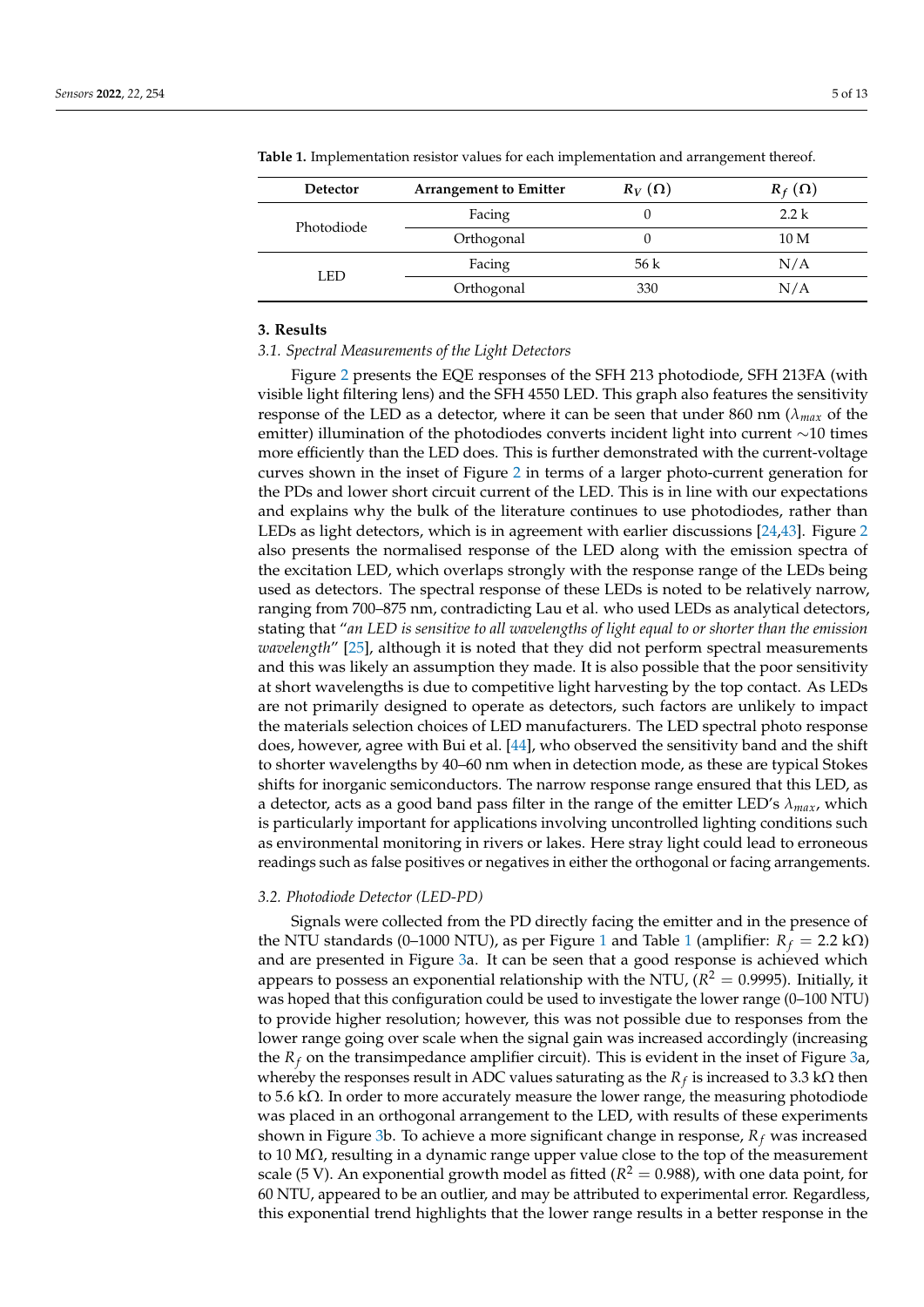

<span id="page-7-0"></span>orthogonal arrangement. Examination of an even lower region (<10 NTU) using this arrangement may still not be suitable due to the sensitivity and uncertainty in this region, as highlighted by the error bars that represent one standard deviation.

**Figure 2.** Spectral response of the photodiode (with and without the IR filter) and the LED in detector mode from 300–1000 nm. For reference the LED emission spectra model is shown ( $R^2 = 0.9939$ ) normalised [0, 1]). Inset: Current-voltage responses of the PD and LED (detector) devices under simulated AM1.5 irradiation.

While more complex signal conditioning approaches are possible, they would require the addition of more components to the circuit and thus cost; they are therefore considered beyond the scope of this study. This study is focussed on using a minimal number of components on the PD detector side for comparison to the LED detector. From this, it can be seen that the response in the figure is close to an optimum arrangement under this scope. Increasing the optical path length is another option for increased sensitivity, however this would impact miniaturisation and require a larger medium between the LED and PD path, which can increase the possibility of additional material and therefore lead to erroneous measurements. Overall, it appears that the LED-PD facing arrangement is very suitable for the 0–1000 NTU range and the orthogonal arrangement is suitable for the 0–100 NTU range.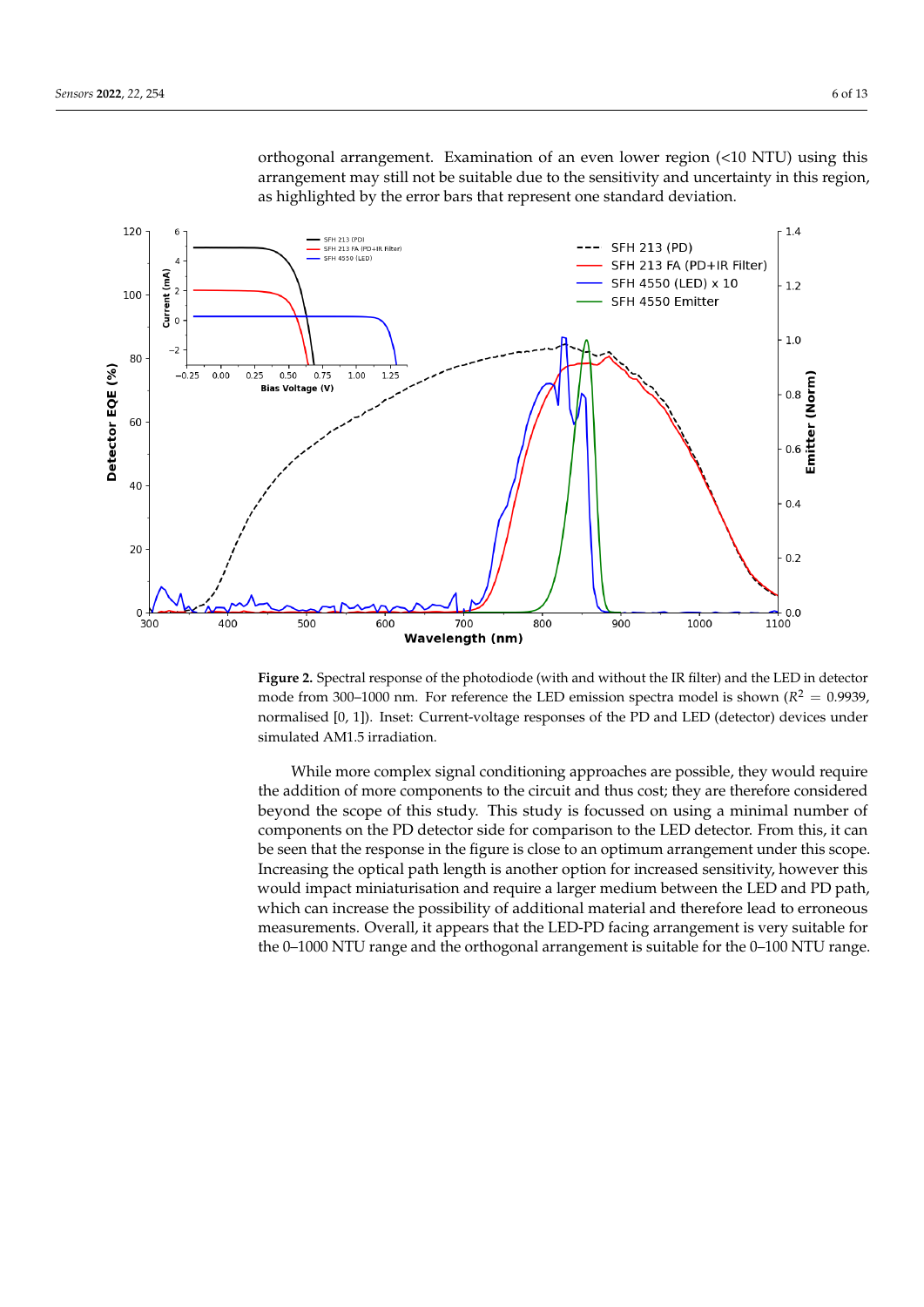<span id="page-8-0"></span>

**Figure 3.** Response of the photodiode implementation. Points represent the average of successive measurements, error bars the standard deviation. (**a**) Photodiode facing the emitter  $(R_f = 2.2 \text{ k}\Omega, \blacksquare)$ . The line represents a good exponential fit ( $R^2 = 0.9995$ ,  $y = Ae^{-x/\tau} + c$ ). Inset—response plots with larger feedback resistors ( $\bullet$  3.3 k $\Omega$ ,  $\bullet$  5.6 k $\Omega$ ) on the op-amp, where the lines represent a sigmoid fit. (**b**) Photodiode placed orthogonal to the emitter. The line represents a good exponential fit  $(R^2 = 0.988, y = Ae^{x/\tau} + c).$ 

## *3.3. LED Detector (PEDD)*

Figure [4a](#page-9-0) presents the response obtained through the PEDD implementation, when the emitter and detector LEDs were facing each other. Here, due to the sensitivity of the detector LED, the emitter LED's intensity was decreased by setting *R<sup>v</sup>* to 56 kΩ. Please note that this is an order of magnitude reduction in emission intensity compared to the LED-PD setup that used a total resistance of 56 Ω. A very good fit ( $R^2 = 0.998$ ) to an exponential growth model ' $y = Ae^{x/\tau} + c'$  was observed for the relationship between LED discharge time and turbidity concentration. While the measurement of turbidity is ultimately timebased, a secondary y-axis is presented with the discharge count from a 16-bit software counter. This indicates the measurement resolution and it may be for this reason that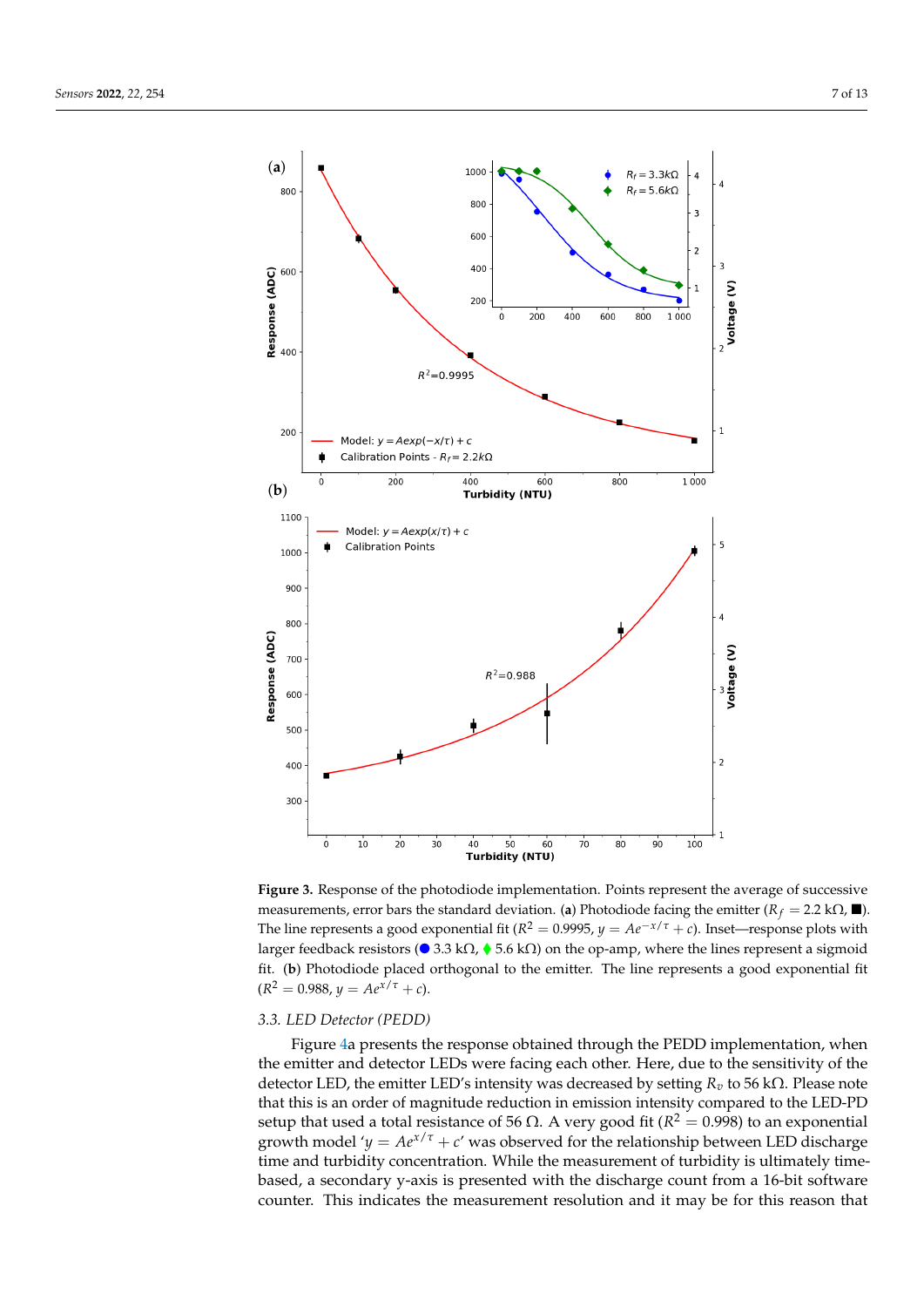the PEDD implementation was also capable of measuring the lower range (0–100 NTU) reliably—see inset. It is clear that this setup appears to be relevant for monitoring freshwater environments requiring both low (0–100 NTU) and high (0–1000 NTU) ranges.

<span id="page-9-0"></span>

**Figure 4.** Response of the detector LED. The points represent the average of successive measurements and the error bars (difficult to see due to reproducibility of the data) represent the standard deviation. Insets—a magnified view of the response over a smaller range. (**a**) Detector LED facing the emitter LED. The red line represents a good exponential fit ( $R^2 = 0.998$ ,  $n = 12$ ,  $y = Ae^{x/\tau} + c$ ). (**b**) Orthogonal arrangement. The red line represents a good power fit ( $R^2 = 0.997$ ,  $n = 11$ ,  $y = A/(1 + ax)^{-1/b} + c$ ). The blue dashed lines represent a dual linear fitted model ( $R^2 = 0.987$ ).

Figure [4b](#page-9-0) presents the response of the LED detector with respect to turbidity concentration. The intensity of the emitter LED was increased by lowering  $R<sub>v</sub>$  to 330 Ω, as less light falls on the LED in this orientation. It can be seen that the shape of the response can be approximated either by a power model  $(y = A/(1 + ax)^{-1/b} + c)$  or to a lesser degree by two linear regions. For discussion purposes, the first linear region appears very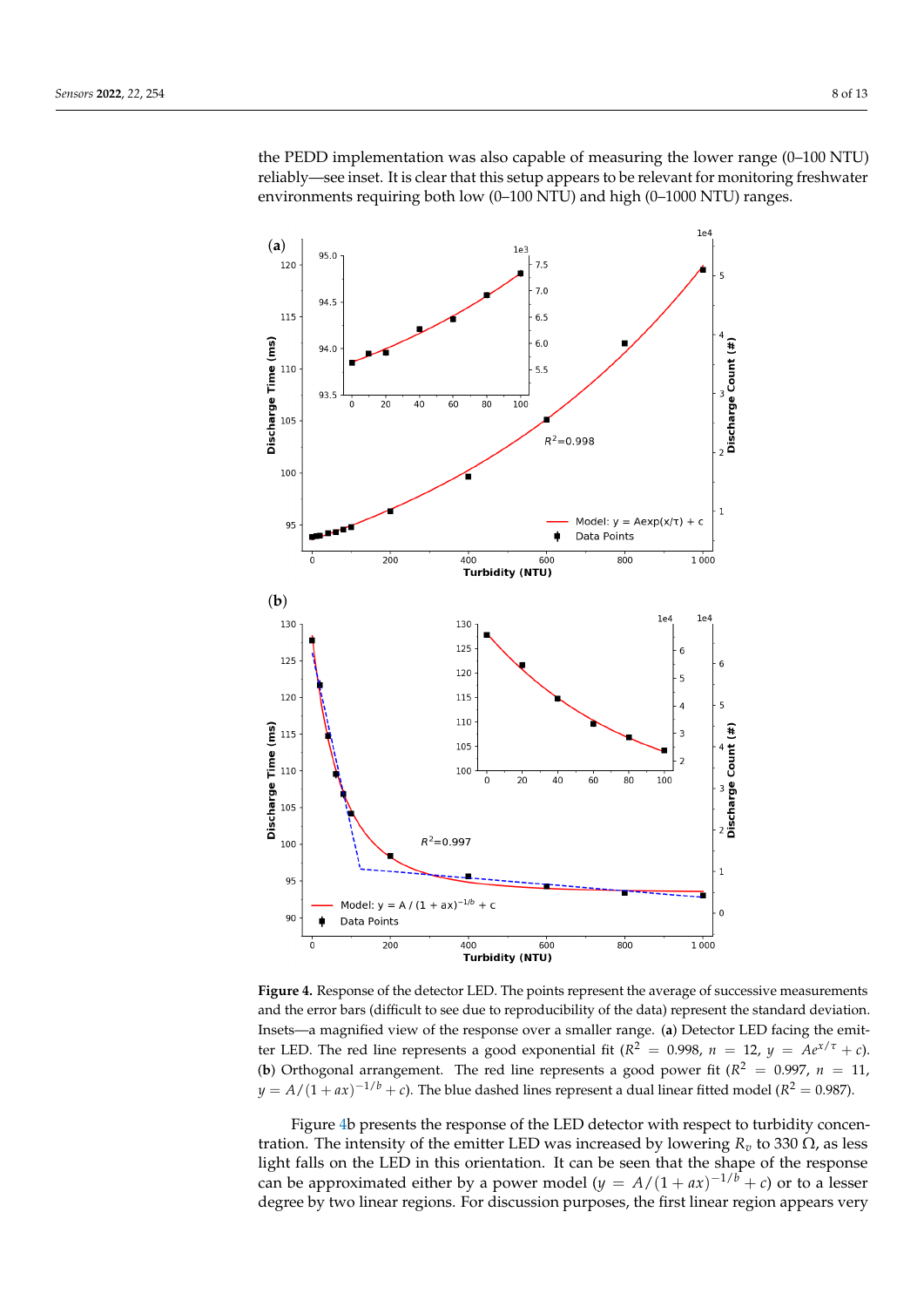sensitive at the lower range (0–100 NTU), also see Figure [4b](#page-9-0) inset. Upon visual inspection the sensitivity is estimated to be  $\sim$ 400 Count<sub>Discharge</sub>/NTU and consists of over half the measurement range. In contrast, the larger range (200–1000 NTU) appears to have a sensitivity of 7 Count<sub>Discharge</sub>/NTU. Accounting for variation in the signal, see error bars (difficult to see due to occlusion by the markers and the reproducibility of the data), it appears that this implementation and arrangement may be applicable to the monitoring of drinking water, where levels of  $\lesssim$ 1 NTU must be analysed. While such an investigation is outside the scope of this study, we strongly believe this warrants further investigation.

# **4. Discussion**

# *4.1. Cost*

Components and their power use directly impact the costs of remote turbidity sampling. When considering large scale deployments to meet monitoring requirements—an ethos of IoT systems—the component costs can scale accordingly with each required unit. Lau [\[25\]](#page-13-20), Acharya [\[45\]](#page-14-13) and Anh Bui [\[44\]](#page-14-12) have all argued that LED detector systems are a lot cheaper when compared to a traditional LED-PD approach, both in terms of component cost as well as associated costs of the signal transduction circuitry. The LED-PD implementation requires analog circuitry including additional resistor(s), operational amplifier(s), an ADC channel and possibly also capacitors. With the exception of resistors and capacitors the necessary number of components for light detection and signal conditioning is listed in Table [2.](#page-10-0) With reference to Figure [1,](#page-5-0) the total major component cost difference (ignoring resistors) for a PEDD setup is ∼18% cheaper when compared to a LED-PD. While other studies in the literature agree that the PEDD arrangement will be cheaper, details pertaining to this price difference are often missing.

| Component        | Manufacturer | Part              | Price (\$USD) |
|------------------|--------------|-------------------|---------------|
| LED              | OSRAM        | <b>SFH 4550</b>   | 1.12          |
| PD.              | OSRAM        | <b>SFH 213</b>    | 1.07          |
| $PD + IR$ Filter | OSRAM        | <b>SFH 213 FA</b> | 1.20          |
| Op Amp           | Microchip    | MCP6002           | 0.42          |

<span id="page-10-0"></span>**Table 2.** List of the major circuit components and their cost. Prices obtained from Digikey on 20 August 2020.

# *4.2. Sensitivity*

In order to analytically compare the PD and LED, sensitivities and limits of detection (LOD) were established for each detector in each orientation. Despite the fact that the responses could be fitted to exponential functions, they were non-linear, meaning that sensitivities were approximated using piecewise optimisation by fitting two of linear models, e.g., see Figure [3b](#page-8-0) for the PEDD orthogonal arrangement. It can be seen that the linear fits are good ( $R^2 = 0.987$ ), and as such it is considered to have two sensitivities. Table [3](#page-11-0) lists the calculated sensitivities for the PD and LED detectors in both facing and orthogonal orientations. In general, it can be seen that the use of two-linear fits works well, with  $R^2 \geq 0.987$ . Furthermore, the PEDD approach is confirmed to be more sensitive than the LED-PD approach, and follows the work of others in the literature who have obtained increased sensitivities for other analytes such as nitrite [\[46\]](#page-14-14), transition metals [\[47\]](#page-14-15), phosphate  $[29]$ , pH  $[30]$ , CO<sub>2</sub>  $[31]$ , and total urinary protein  $[48]$ .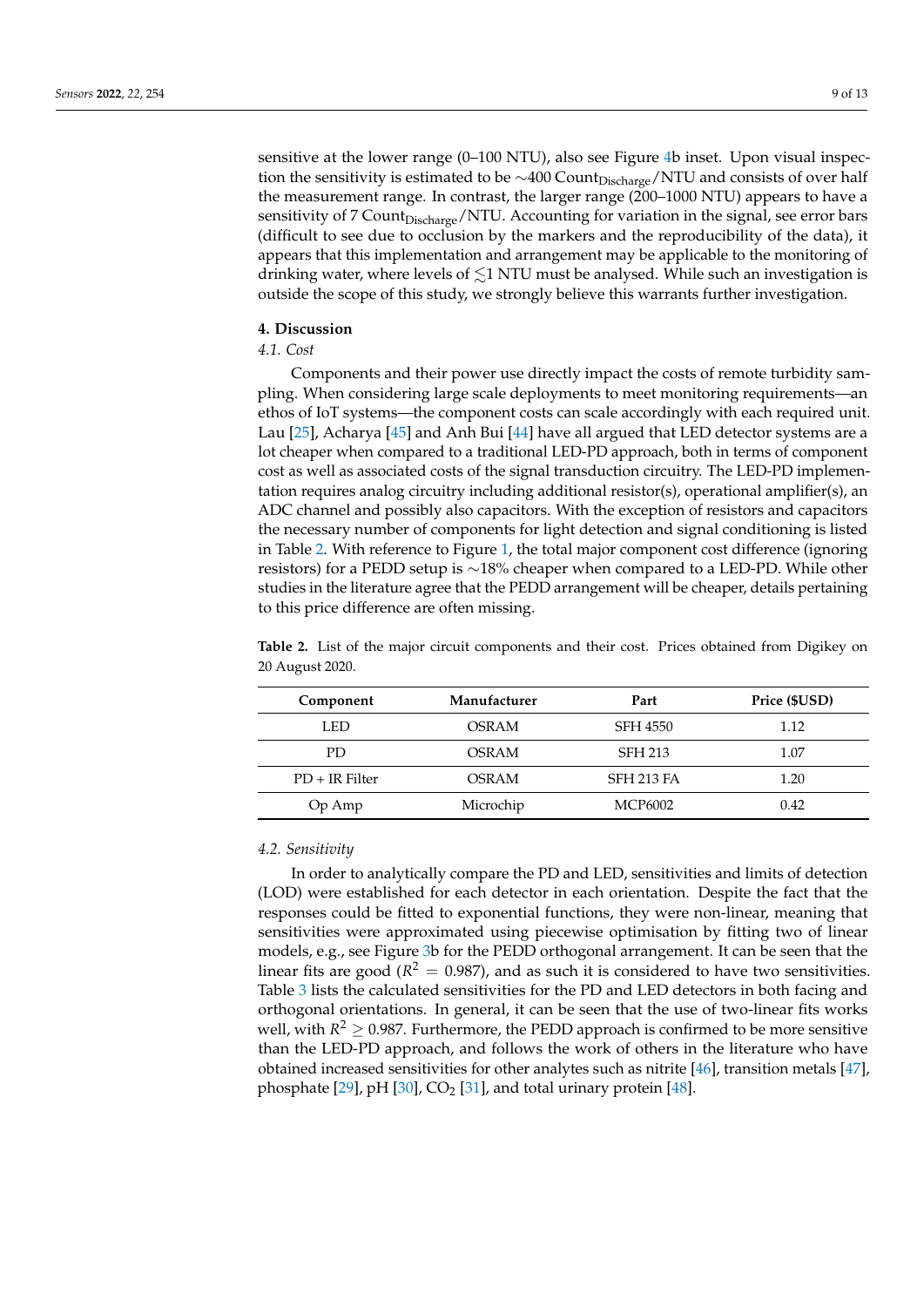| Detector   | Arrangement | $R^2$  | Power      | LOD (NTU) | Range<br>(NTU) | Sensitivity<br>(Unit/NTU) |
|------------|-------------|--------|------------|-----------|----------------|---------------------------|
| <b>PD</b>  | Facing      | 0.9923 | 447 mW     | 13.163    | $0 - 321$      | 1.52                      |
|            |             |        |            |           | $321 - 1000$   | 0.27                      |
|            | Orthogonal  | 0.9971 | 447 mW     | 8.375     | $0 - 64$       | 3.61                      |
|            |             |        |            |           | $64 - 100$     | 11.47                     |
| <b>LED</b> | Facing      | 0.9996 | 446 nW     | 2.138     | $0 - 470$      | 25.92                     |
|            |             |        |            |           | 470-1000       | 63.64                     |
|            | Orthogonal  | 0.987  | $65 \mu W$ | 0.898     | $0 - 123$      | 422.53                    |
|            |             |        |            |           | 123-1000       | 7.78                      |

<span id="page-11-0"></span>**Table 3.** List of calculated sensitivities, ranges, and limits of detection for the four data sets.

### *4.3. Limit of Detection (LOD)*

Table [3](#page-11-0) also presents the LOD of each data set, calculated based on Armbruster and Pry's model when using data from a calibration plot [\[49\]](#page-14-17). It can be seen that the LOD achieved (using the LED detector) is lower than when using the PD by factors of 6.2 and 9.3, for the facing and orthogonal orientations, respectively. Note, that the drinking water has a requirement to have 0–1 NTU. Based on the calculated sensitivity (422.5) and LOD (0.898) the PEDD in the orthogonal orientation is a good candidate for monitoring drinking water. This could be further improved by decreasing the intensity of the emitting LED, as this would result in longer discharge times, improving the resolution in the lower NTU range. While this is outside the direct scope of this study, it is noted for future work.

#### *4.4. Power*

Table [3](#page-11-0) lists the continuous power draw for each detection approach and orientation, based on the current it was observed to draw when powered by a regulated 5 V supply. In the LED-PD setup, the LED was driven at near its maximum rated power, and in conjunction with the operational amplifier the continuous power draw was ∼0.45 W. In contrast, the PEDD arrangement was more sensitive and as a result it required less power to drive the emitter LED. For the orthogonal arrangement the power draw was less than 0.02% of what was needed for the LED-PD system, while the facing arrangement was approximately an order of magnitude less again. With the increased sensitivity of the detector LED, it appears that it required less light and therefore a significant lower emission power draw. At such a power, a deployed system could run unattended for a much longer time than a comparable PD.

## *4.5. Other Considerations*

Noise is an inherent factor when it comes to sensors. When comparing both LED-PD and PEDD approaches, the PEDD technique has achieved a significant higher sensitivity and lower LOD where noise is a considerable factor underpinning these characteristics, see Table [3.](#page-11-0) Based on these, the noise is significantly lower when adopting the PEDD approach. This is supported by one other study, i.e., by O'Toole et al. [\[29\]](#page-13-24), who compared the LED-PD and PEDD approaches for phosphate determination. The reason for this is unclear without a more in depth study, however, it has been suggested that in the PEDD technique the measurement is spread over time, so the electronic noise is integrated and its effect is reduced [\[50\]](#page-14-18), whereas in the LED-PD technique the measurement bandwidth is limited only by the Op Amp used in the transimpedance front-end of the PD. It must be noted that using an Op Amp in the LED-PD approach allows for temporal signal processing such as low/high/band pass filtering to account for noise and/or Fourier analysis—a process yet to be demonstrated using the PEDD approach. A recent study [\[51\]](#page-14-19) investigated inherent noise/accuracy in the PEDD approach and identified temporal effects that may allow for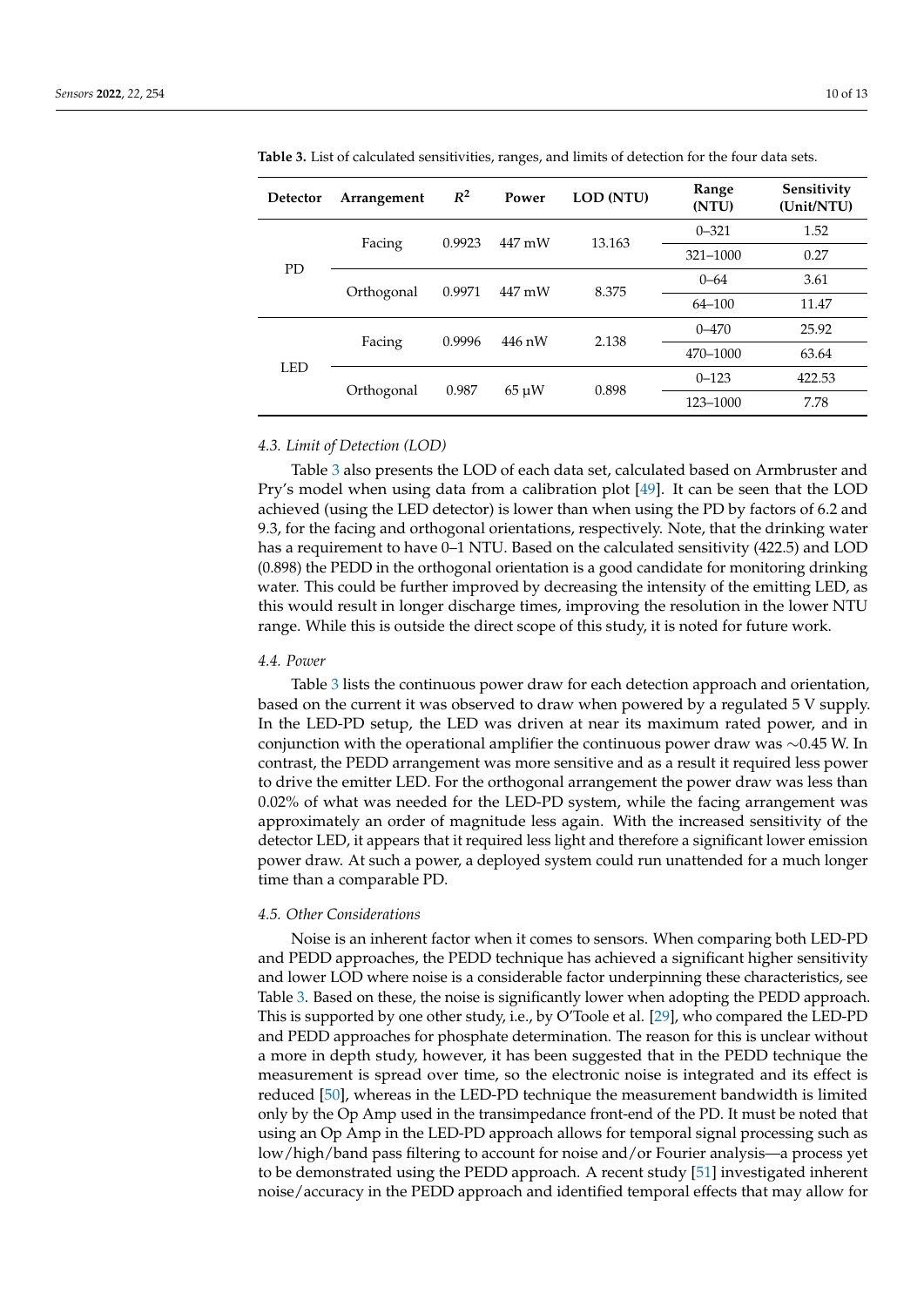analysis and filtering of EM interferences, thus allowing for a deeper comparison of both approaches in the presence of noise.

Another interesting discussion point arising from this study was the possibility of applying the PEDD using a photodiode in place of an LED. This was previously explored by Lau et al. [\[50\]](#page-14-18), who compared five PDs and LEDs in PEDD mode. It was found that PDs were approximately 10 times more efficient at producing a photocurrent, which is in agreement with our observations in Figure [2.](#page-7-0) As a result the PDs discharged at a much faster rate than the LED counterparts and therefore the resolution of the PD was negatively impacted. This was also observed during this study, whereby the discharge rate of the PD was too great to register meaningful quantitative data. Overall, the lower photocurrent in LEDs appeared to be an advantage for the PEDD mode of operation and resulted in improved sensory characteristics, as discussed above.

## **5. Conclusions**

This study reports the use of an LED as a detector for turbidity sensing, based on the ISO 7027 measurement standard. Specifically, the paired emitter detector diode (PEDD) charge/discharge technique was used and compared to a more typical photodiode LED setup, in both facing (transmission) and orthogonal (scattering) arrangements. The findings show that the PEDD approach required less components and was more cost effective (by  $~18\%$ ), used significantly lower power (<1%), had a lower limit of detection (by factors of 6.2 and 9.3—depending on the configuration), and was substantially more sensitive (by a factor of ~117 for the 0–65 NTU range in the orthogonal arrangement). These improvements can have a significant positive impact on battery powered turbidity sensors, especially in terms of operational lifetime and cost.

**Author Contributions:** C.D.F. and A.N. have contributed to the conceptualization, methodology, software, validation, formal analysis, investigation, resources, data curation, writing, review, editing and visualisations. All authors have read and agreed to the published version of the manuscript.

**Funding:** This research was funded by Australian Research Council (ARC) under the following funding schemes CoE (CE140100012) and DECRA (DE160100504).

**Acknowledgments:** The authors wish to acknowledge support from the following teams/entities. The SMART Infrastructure Facility team for their support—Johan Barthelemy, Hugh Forehead, Benoit Passot, and Pascal Perez. Also, support from Global Challenges under the iOyster fund and Blue Futures for material support. The Strategic Water Infrastructure Lab (SWIL) for their help with laboratory facilities—particularly Ling Tie and Faisal Hai.

**Conflicts of Interest:** The authors declare no conflict of interest. The funders had no role in the design of the study; in the collection, analyses, or interpretation of data; in the writing of the manuscript, or in the decision to publish the results.

# **Abbreviations**

The following abbreviations are used in this manuscript:

- PEDD Paired Emitter-Detector Diode
- LED Light Emitting Diode
- PD Photodiode
- IoT Internet of Things
- NTU Nephelometric Turbidity Unit
- EQE External Quantum Efficiency
- CAD Computer Aided Design
- ADC Analog to Digital Converter
- nm nano meter
- LOD Limit of Detection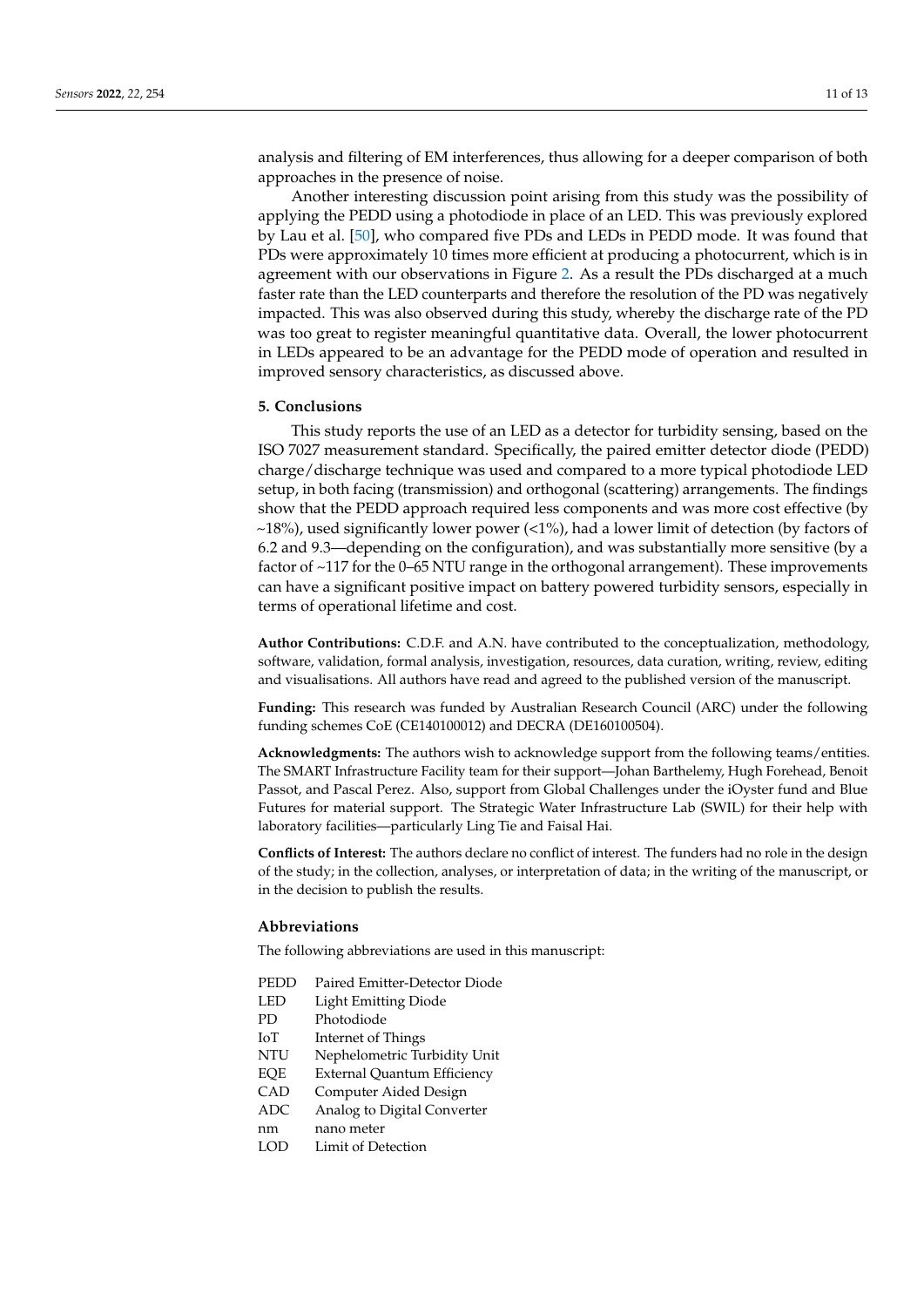# **References**

- <span id="page-13-0"></span>1. Boyd, C.E. (Ed.) Chapter Suspended Solids, Color, Turbidity, and Light. In *Water Quality: An Introduction*; Springer: Berlin/Heidelberg, Germany, 2020; pp. 119–133.
- <span id="page-13-1"></span>2. Shen, C.; Liao, Q.; Titi, H.H.; Li, J. Turbidity of Stormwater Runoff from Highway Construction Sites. *J. Environ. Eng.* **2018**, *144*, 04018061. [\[CrossRef\]](http://doi.org/10.1061/(ASCE)EE.1943-7870.0001407)
- <span id="page-13-2"></span>3. Szatten, D.A.; Habel, M.; Babinski, Z.; Obodovskyi, O. The Impact of Bridges on the Process of Water Turbidity on the Example of Large Lowland Rivers. *J. Ecol. Eng.* **2019**, *20*, 155–164. [\[CrossRef\]](http://dx.doi.org/10.12911/22998993/113148)
- <span id="page-13-3"></span>4. Saravanan, K.; Anusuya, E.; Kumar, R.; Son, L. Real-time water quality monitoring using Internet of Things in SCADA. *Environ. Monit. Assess.* **2018**, *190*, 556. [\[CrossRef\]](http://dx.doi.org/10.1007/s10661-018-6914-x) [\[PubMed\]](http://www.ncbi.nlm.nih.gov/pubmed/30159608)
- <span id="page-13-4"></span>5. Diamond, D. Internet-scale sensing. *Anal. Chem.* **2004**, *76*, 278A–286A. [\[CrossRef\]](http://dx.doi.org/10.1021/ac041598m) [\[PubMed\]](http://www.ncbi.nlm.nih.gov/pubmed/15326723)
- <span id="page-13-5"></span>6. Pasika, S.; Gandla, S. Smart water quality monitoring system with cost-effective using IoT. *Heliyon* **2020**, *6*, E04096. [\[CrossRef\]](http://dx.doi.org/10.1016/j.heliyon.2020.e04096)
- <span id="page-13-6"></span>7. Georgakopoulos, D.; Jayaraman, P. Internet of things: From internet scale sensing to smart services. *Computing* **2016**, *98*, 1041–1058. [\[CrossRef\]](http://dx.doi.org/10.1007/s00607-016-0510-0)
- <span id="page-13-7"></span>8. Adu-Manu, K.; Tapparello, C.; Heinzelman, W.; Katsriku, F.; Abdulai, J.D. Water quality monitoring using wireless sensor networks: Current trends and future research directions. *ACM Trans. Sens. Netw.* **2017**, *13*, 1–41. [\[CrossRef\]](http://dx.doi.org/10.1145/3005719)
- <span id="page-13-8"></span>9. Gillett, D.; Marchiori, A. A Low-Cost Continuous Turbidity Monitor. *Sensors* **2019**, *19*, 3039. [\[CrossRef\]](http://dx.doi.org/10.3390/s19143039)
- 10. Matos, T.; Faria, C.; Martins, M.; Henriques, R.; Gomes, P.; Goncalves, L. Development of a cost-effective optical sensor for continuous monitoring of turbidity and suspended particulate matter in marine environment. *Sensors* **2019**, *19*, 4439. [\[CrossRef\]](http://dx.doi.org/10.3390/s19204439)
- <span id="page-13-9"></span>11. Schmitz, A. Low-Cost Turbidity Sensors as a Method for Watershed Monitoring. Available online: [http://www.gbconservation](http://www.gbconservationpartners.org/wp-content/uploads/2020/05/Student-Posters-GBCP-Roundtable-2020.pdf) [partners.org/wp-content/uploads/2020/05/Student-Posters-GBCP-Roundtable-2020.pdf](http://www.gbconservationpartners.org/wp-content/uploads/2020/05/Student-Posters-GBCP-Roundtable-2020.pdf) (accessed on 6 December 2021).
- <span id="page-13-10"></span>12. Popek, E. *Sampling and Analysis of Environmental Chemical Pollutants: A Complete Guide*; Elsevier: Amsterdam, The Netherlands, 2003; pp. 1–356. [\[CrossRef\]](http://dx.doi.org/10.1016/B978-0-12-561540-2.X5000-X)
- <span id="page-13-11"></span>13. Samah, A.; Rahman, M.; Omar, A.; Ahmad, K.; Yahaya, S. Sensing mechanism of water turbidity using LED for in situ monitoring system. In Proceedings of the 2017 IEEE 7th International Conference on Underwater System Technology: Theory and Applications (USYS), Kuala Lumpur, Malaysia, 18–20 December 2017. [\[CrossRef\]](http://dx.doi.org/10.1109/USYS.2017.8309443)
- <span id="page-13-12"></span>14. Wang, Y.; Rajib, S.; Collins, C.; Grieve, B. Low-Cost Turbidity Sensor for Low-Power Wireless Monitoring of Fresh-Water Courses. *IEEE Sens. J.* **2018**, *18*, 4689–4696. [\[CrossRef\]](http://dx.doi.org/10.1109/JSEN.2018.2826778)
- <span id="page-13-13"></span>15. Tedford, E.; Halferdahl, G.; Pieters, R.; Lawrence, G. Temporal variations in turbidity in an oil sands pit lake. *Environ. Fluid Mech.* **2019**, *19*, 457–473. [\[CrossRef\]](http://dx.doi.org/10.1007/s10652-018-9632-6) [\[PubMed\]](http://www.ncbi.nlm.nih.gov/pubmed/31148952)
- <span id="page-13-14"></span>16. Khamis, K.; Sorensen, J.; Bradley, C.; Hannah, D.; Lapworth, D.; Stevens, R. In situ tryptophan-like fluorometers: Assessing turbidity and temperature effects for freshwater applications. *Environ. Sci. Process. Impacts* **2015**, *17*, 740–752. [\[CrossRef\]](http://dx.doi.org/10.1039/C5EM00030K) [\[PubMed\]](http://www.ncbi.nlm.nih.gov/pubmed/25756677)
- <span id="page-13-15"></span>17. Hakim, W.; Hasanah, L.; Mulyanti, B.; Aminudin, A. Characterization of turbidity water sensor SEN0189 on the changes of total suspended solids in the water. *J. Phys. Conf. Ser.* **2019**, *1280*, 022064. [\[CrossRef\]](http://dx.doi.org/10.1088/1742-6596/1280/2/022064)
- <span id="page-13-16"></span>18. Mulyana, Y.; Hakim, D. Prototype of Water Turbidity Monitoring System. *IOP Conf. Ser. Mater. Sci. Eng.* **2018**, *384*, 012052. [\[CrossRef\]](http://dx.doi.org/10.1088/1757-899X/384/1/012052)
- 19. Parra, L.; Rocher, J.; Escrivá, J.; Lloret, J. Design and development of low cost smart turbidity sensor for water quality monitoring in fish farms. *Aquac. Eng.* **2018**, *81*, 10–18. [\[CrossRef\]](http://dx.doi.org/10.1016/j.aquaeng.2018.01.004)
- 20. Wang, S.; Liu, N.; Zheng, L.; Cai, G.; Lin, J. A lab-on-chip device for the sample-in-result-out detection of viable: Salmonella using loop-mediated isothermal amplification and real-time turbidity monitoring. *Lab Chip* **2020**, *20*, 2296–2305. [\[CrossRef\]](http://dx.doi.org/10.1039/D0LC00290A) [\[PubMed\]](http://www.ncbi.nlm.nih.gov/pubmed/32484172)
- 21. Lenz, A.; Clemente, P.; Climent, V.; Lancis, J.; Tajahuerce, E. Imaging the optical properties of turbid media with single pixel detection based on the Kubelka Munk model. *Opt. Lett.* **2019**, *44*, 4797–4800. [\[CrossRef\]](http://dx.doi.org/10.1364/OL.44.004797)
- <span id="page-13-17"></span>22. Nuzula, N.; Sakinah, W.; Endarko. Manufacturing temperature and turbidity sensor based on ATMega 8535 microcontroller. *AIP Conf. Proc.* **2017**, *1788*, 030108. [\[CrossRef\]](http://dx.doi.org/10.1063/1.4968361)
- <span id="page-13-18"></span>23. Mims, F.M. *Light Emitting Diodes*; Howard W. Sams: Carmel, IN, USA, 1973.
- <span id="page-13-19"></span>24. Dasgupta, P.K.; Bellamy, H.S.; Liu, H.; Lopez, J.L.; Loree, E.L.; Morris, K.; Petersen, K.; Mir, K.A. Light emitting diode based flow-through optical absorption detectors. *Talanta* **1993**, *40*, 53–74. [\[CrossRef\]](http://dx.doi.org/10.1016/0039-9140(93)80142-E)
- <span id="page-13-20"></span>25. Lau, K.; Baldwin, S.; Shepherd, R.; Dietz, P.; Yerzunis, W.; Diamond, D. Novel fused-LEDs devices as optical sensors for colorimetric analysis. *Talanta* **2004**, *63*, 167–173. [\[CrossRef\]](http://dx.doi.org/10.1016/j.talanta.2003.10.034)
- <span id="page-13-21"></span>26. O'Toole, M.; Lau, K.T.; Diamond, D. Photometric detection in flow analysis systems using integrated PEDDs. *Talanta* **2005**, *66*, 1340–1344. [\[CrossRef\]](http://dx.doi.org/10.1016/j.talanta.2005.01.054) [\[PubMed\]](http://www.ncbi.nlm.nih.gov/pubmed/18970127)
- <span id="page-13-22"></span>27. Shepherd, R.; Yerazunis, W.; Lau, K.T.; Diamond, D. Novel surface mount LED ammonia sensors. In Proceedings of the SENSORS, 2004 IEEE, Vienna, Austria, 24–27 October 2004; pp. 951–954. [\[CrossRef\]](http://dx.doi.org/10.1109/ICSENS.2004.1426329)
- <span id="page-13-23"></span>28. Czugala, M.; Fay, C.; O'Connor, N.; Corcoran, B.; Benito-Lopez, F.; Diamond, D. Portable integrated microfluidic analytical platform for the monitoring and detection of nitrite. *Talanta* **2013**, *116*, 997–1004. [\[CrossRef\]](http://dx.doi.org/10.1016/j.talanta.2013.07.058)
- <span id="page-13-24"></span>29. O'Toole, M.; Lau, K.T.; Shepherd, R.; Slater, C.; Diamond, D. Determination of phosphate using a highly sensitive paired emitter detector diode photometric flow detector. *Anal. Chim. Acta* **2007**, *597*, 290–294. [\[CrossRef\]](http://dx.doi.org/10.1016/j.aca.2007.06.048) [\[PubMed\]](http://www.ncbi.nlm.nih.gov/pubmed/17683741)
- <span id="page-13-25"></span>30. Orpen, D.; Beirne, S.; Fay, C.; Lau, K.; Corcoran, B.; Diamond, D. The optimisation of a paired emitter detector diode optical pH sensing device. *Sens. Actuators B Chem.* **2011**, *153*, 182–187. [\[CrossRef\]](http://dx.doi.org/10.1016/j.snb.2010.10.007)